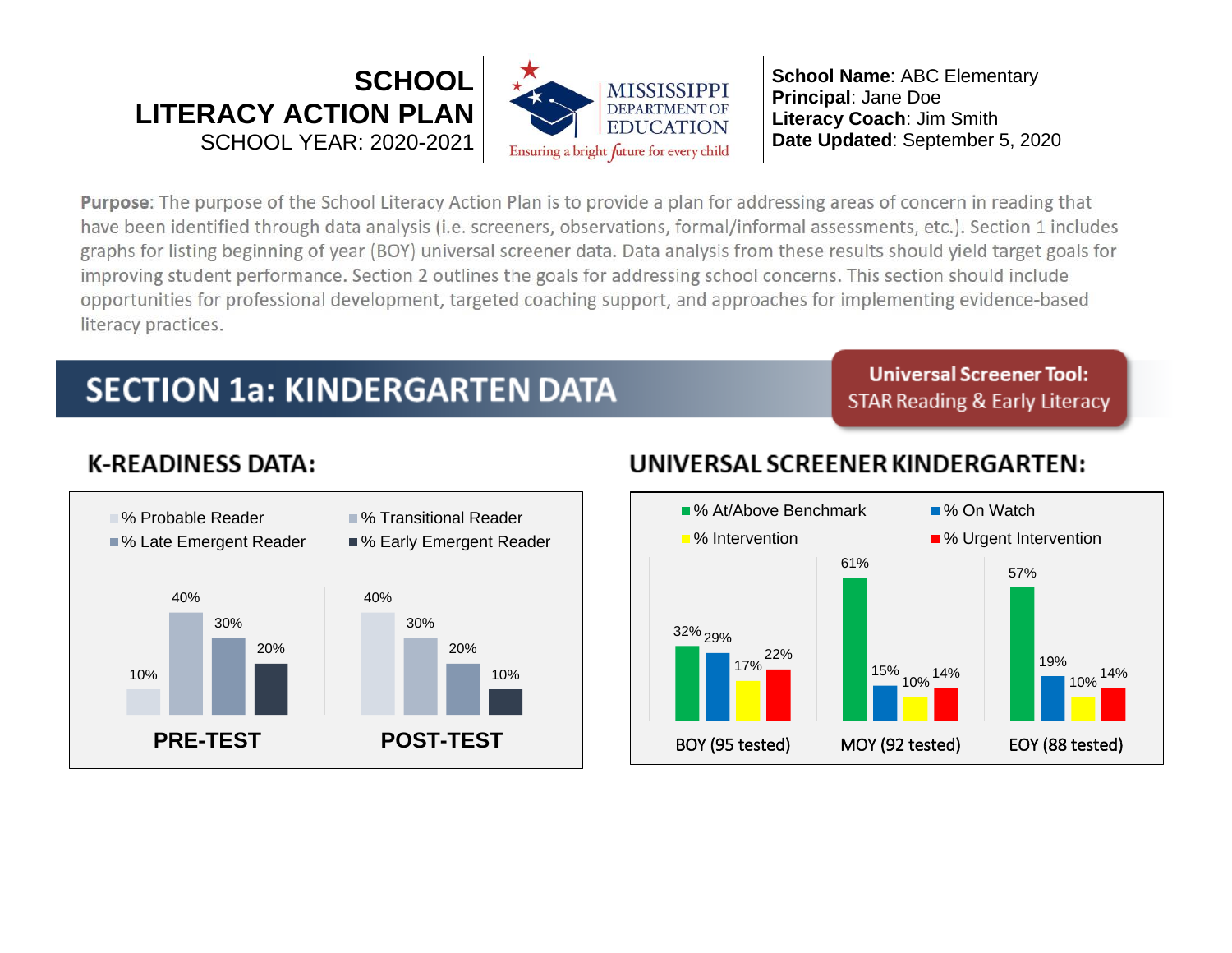



# **SECTION 1b: DATA FOR GRADES 1-3**

**Universal Screener Tool: Star Reading & Early Literacy** 

### **GRADE 1:**



## **GRADE 2:**



### **GRADE 3:**

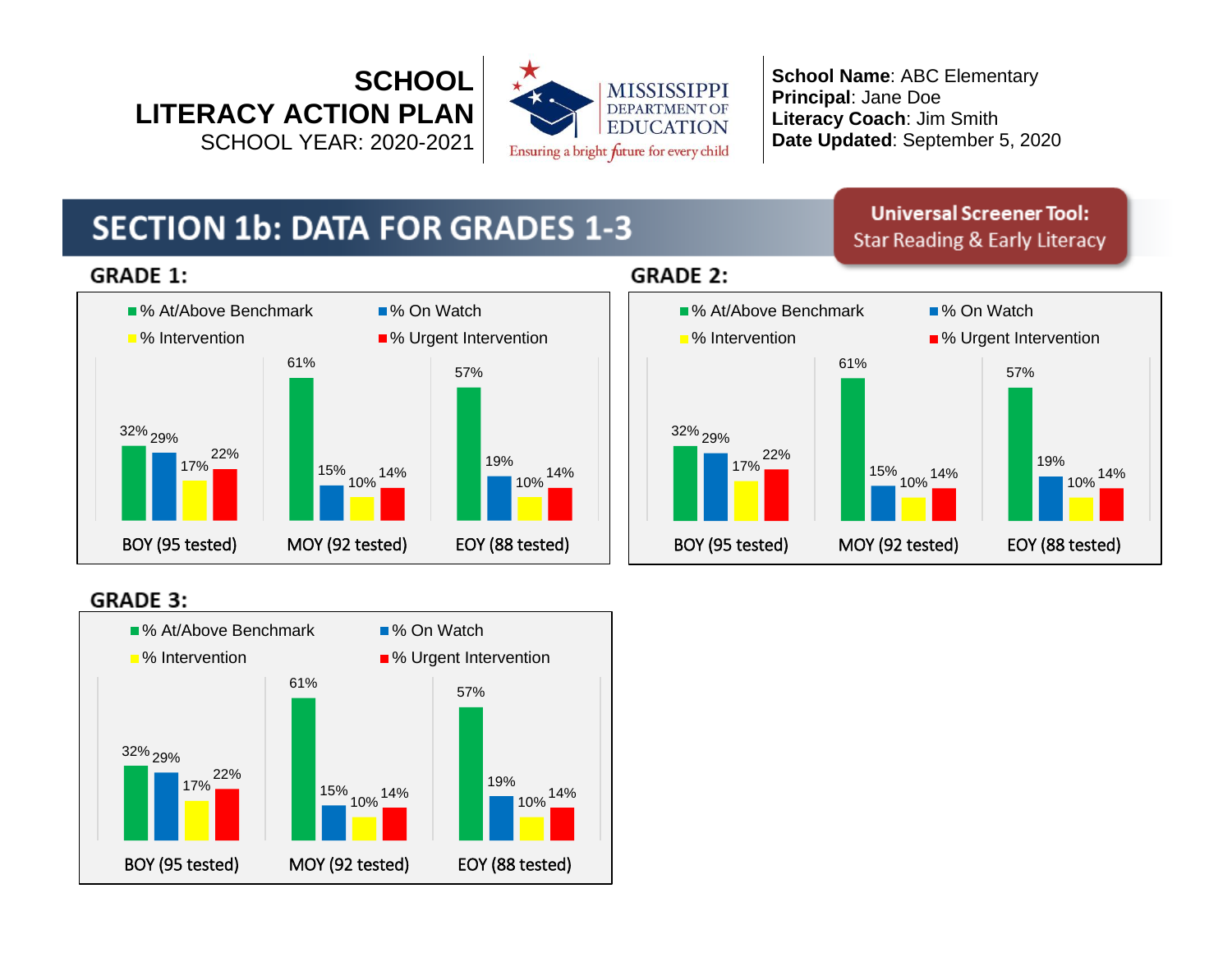



# **SECTION 2a: OVERALL GOAL BASED ON DATA**

• Type overall goal(s) here. For example: Increase the percentage of third grade students scoring at/above benchmark from 32% at BOY to 70% at EOY. If you have more than one overall goal, you may number or bullet, like shown here.

# **SECTION 2b: SMART GOALS**

**SPECIFIC MEASURABLE** 

**ATTAINABLE** 

TIME-**RELEVANT BOUND** 

SMART goals should include steps that will assist the coach in meeting the data-identified overall goal in section 2a.

| <b>GOALS/OUTCOMES</b>                                                                                   | <b>PERSON</b><br><b>RESPONSIBLE</b>                                                                                | <b>TIMELINE</b>                                              | <b>RESOURCES</b>                         | <b>EVIDENCE OF</b><br><b>PROGRESS</b>                                                                      | <b>DATES</b><br><b>COMPLETED</b>                                                                              | <b>EVIDENCE OF</b><br><b>SUSTAINABILITY</b>  |
|---------------------------------------------------------------------------------------------------------|--------------------------------------------------------------------------------------------------------------------|--------------------------------------------------------------|------------------------------------------|------------------------------------------------------------------------------------------------------------|---------------------------------------------------------------------------------------------------------------|----------------------------------------------|
| 1. Type your specific<br>goal/outcome here. You<br>can use more or less rows<br>than the ones provided. | Type the<br>responsibility here.<br>Sometimes, more<br>than one<br>person/group is<br>responsible for the<br>task. | Type the<br>timeline here.<br>Be as specific<br>as possible. | Type the<br>potential<br>resources here. | Type the<br>evidences of<br>progress here.<br>How will you<br>measure your<br>mastery towards<br>the goal? | Type when you<br>complete<br>certain tasks<br>here. For<br>example,<br>PLCs, models,<br>co-teachings,<br>etc. | Type evidences of<br>sustainability<br>here. |
| 2.                                                                                                      |                                                                                                                    |                                                              |                                          |                                                                                                            |                                                                                                               |                                              |
| 3.                                                                                                      |                                                                                                                    |                                                              |                                          |                                                                                                            |                                                                                                               |                                              |
| 4.                                                                                                      |                                                                                                                    |                                                              |                                          |                                                                                                            |                                                                                                               |                                              |
| 5.                                                                                                      |                                                                                                                    |                                                              |                                          |                                                                                                            |                                                                                                               |                                              |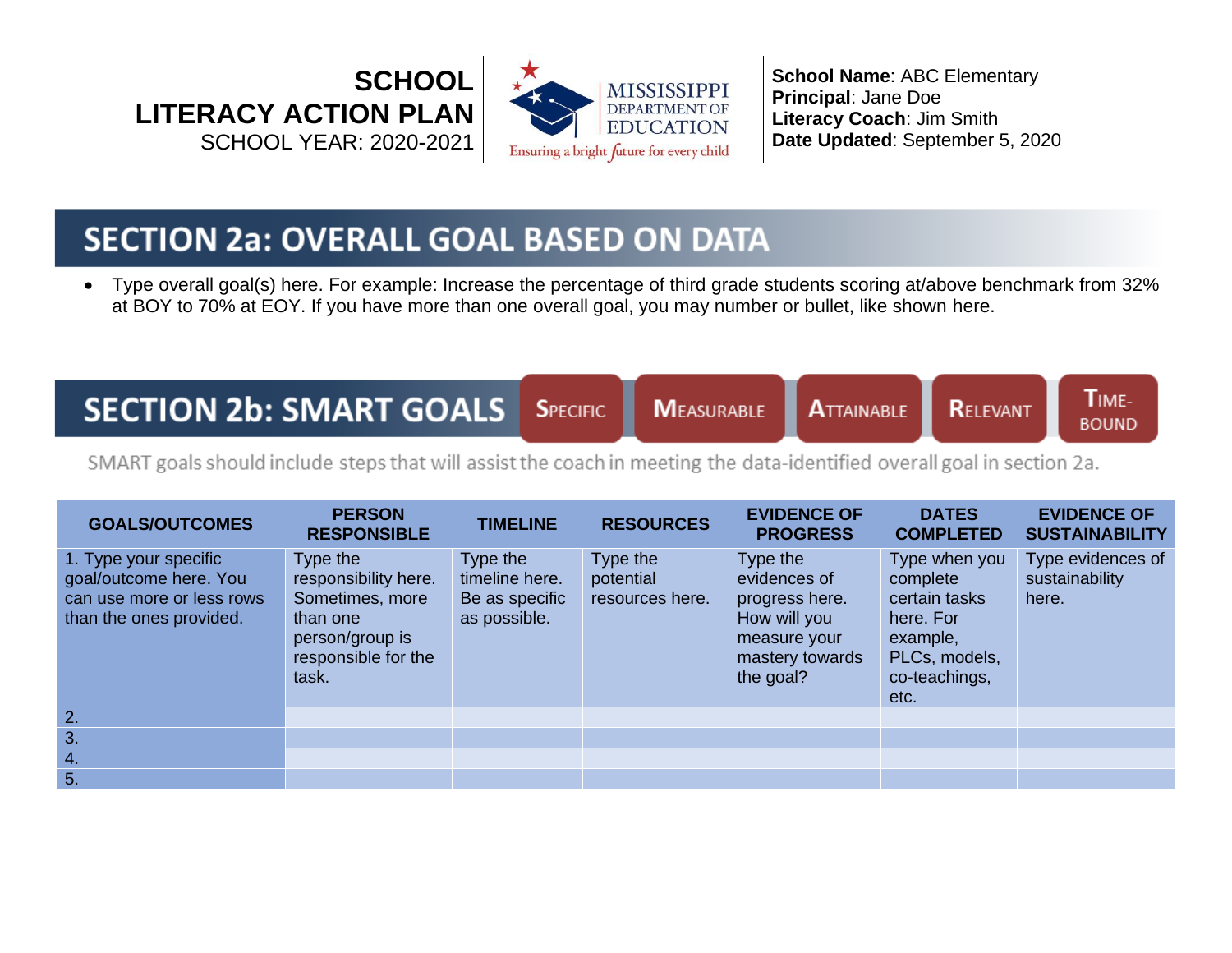

**Purpose:** The purpose of the School Literacy Action Plan is to provide a plan for addressing areas of concern in reading that have been identified through data analysis (i.e. screeners, observations, formal/informal assessments, etc.). Section 1 includes graphs for listing beginning of year (BOY) universal screener data. Data analysis from these results should yield target goals for improving student performance. Section 2 outlines the goals for addressing school concerns. This section should include opportunities for professional development, targeted coaching support, and approaches for implementing evidence-based literacy practices.

> **Universal Screener Tool:** NWEA MAP



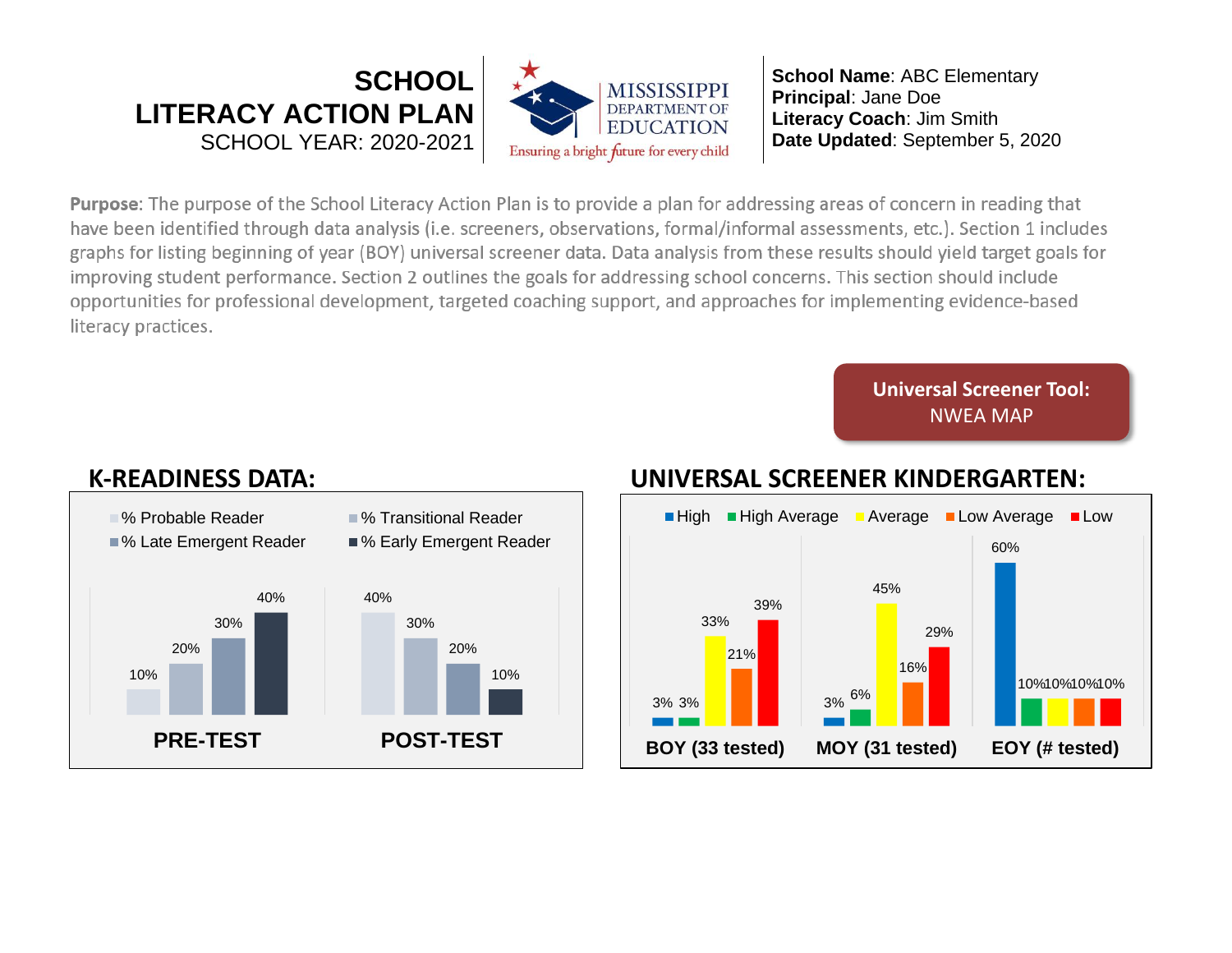

## **Universal Screener Tool:** NWEA MAP





### **GRADE 3:**

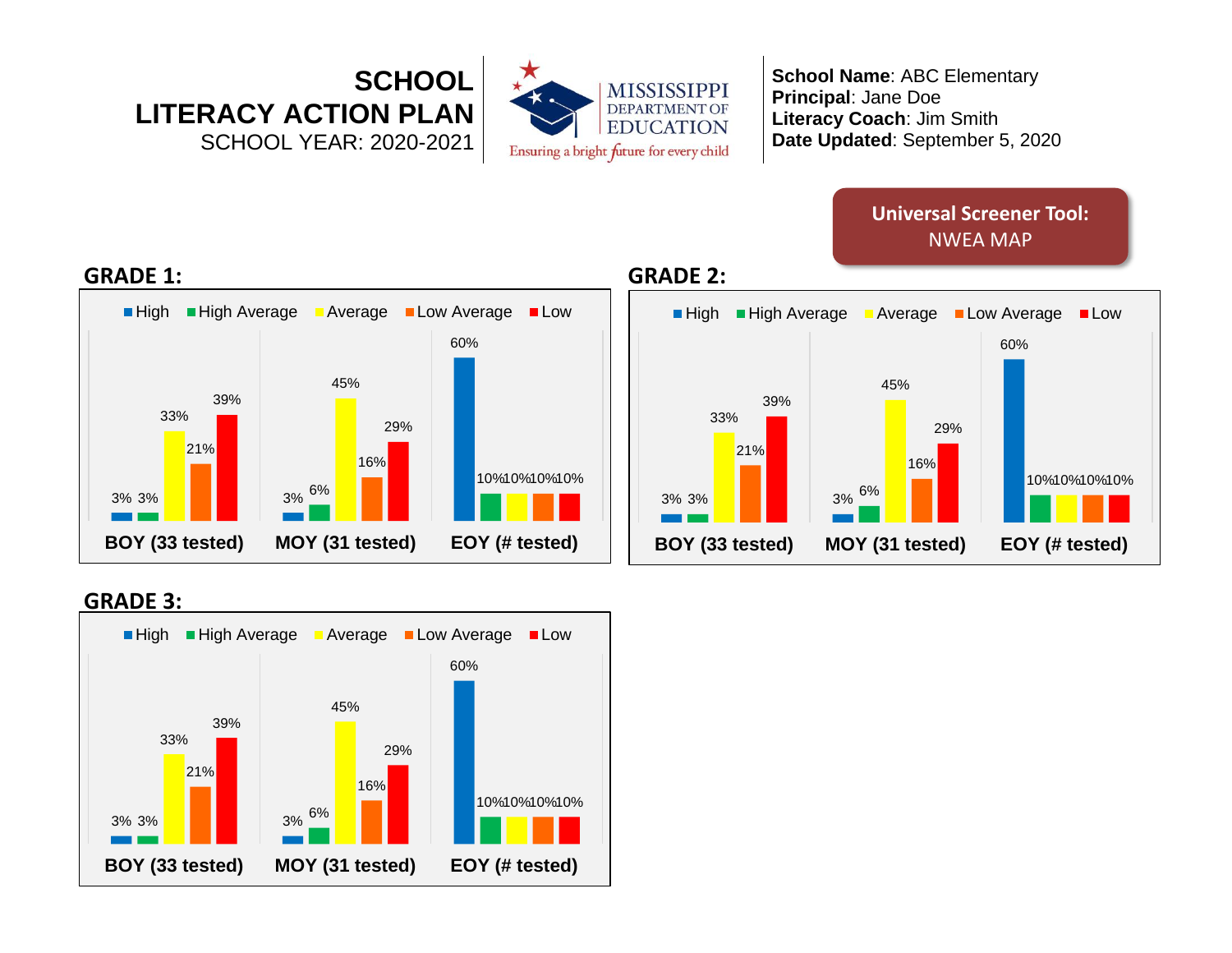

• Type overall goal(s) here. For example: Increase the percentage of third grade students scoring at/above benchmark from 32% at BOY to 70% at EOY. If you have more than one overall goal, you may number or bullet, like shown here.

| <b>SPECIFIC</b> | MEASURABLE <b>A</b> TTAINABLE RELEVANT<br>- 1 |  |  | IME-<br><b>BOUND</b> |
|-----------------|-----------------------------------------------|--|--|----------------------|
|-----------------|-----------------------------------------------|--|--|----------------------|

SMART goals should include steps that will assist the coach in meeting the data-identified overall goal in section 2a.

| <b>GOALS/OUTCOMES</b>                                                                                   | <b>PERSON</b><br><b>RESPONSIBLE</b>                                                                                | <b>TIMELINE</b>                                              | <b>RESOURCES</b>                         | <b>EVIDENCE OF</b><br><b>PROGRESS</b>                                                                      | <b>DATES</b><br><b>COMPLETED</b>                                                                              | <b>EVIDENCE OF</b><br><b>SUSTAINABILITY</b>  |
|---------------------------------------------------------------------------------------------------------|--------------------------------------------------------------------------------------------------------------------|--------------------------------------------------------------|------------------------------------------|------------------------------------------------------------------------------------------------------------|---------------------------------------------------------------------------------------------------------------|----------------------------------------------|
| 1. Type your specific<br>goal/outcome here. You<br>can use more or less rows<br>than the ones provided. | Type the<br>responsibility here.<br>Sometimes, more<br>than one<br>person/group is<br>responsible for the<br>task. | Type the<br>timeline here.<br>Be as specific<br>as possible. | Type the<br>potential<br>resources here. | Type the<br>evidences of<br>progress here.<br>How will you<br>measure your<br>mastery towards<br>the goal? | Type when you<br>complete<br>certain tasks<br>here. For<br>example,<br>PLCs, models,<br>co-teachings,<br>etc. | Type evidences of<br>sustainability<br>here. |
| 2.                                                                                                      |                                                                                                                    |                                                              |                                          |                                                                                                            |                                                                                                               |                                              |
| 3.                                                                                                      |                                                                                                                    |                                                              |                                          |                                                                                                            |                                                                                                               |                                              |
| 4.                                                                                                      |                                                                                                                    |                                                              |                                          |                                                                                                            |                                                                                                               |                                              |
| 5.                                                                                                      |                                                                                                                    |                                                              |                                          |                                                                                                            |                                                                                                               |                                              |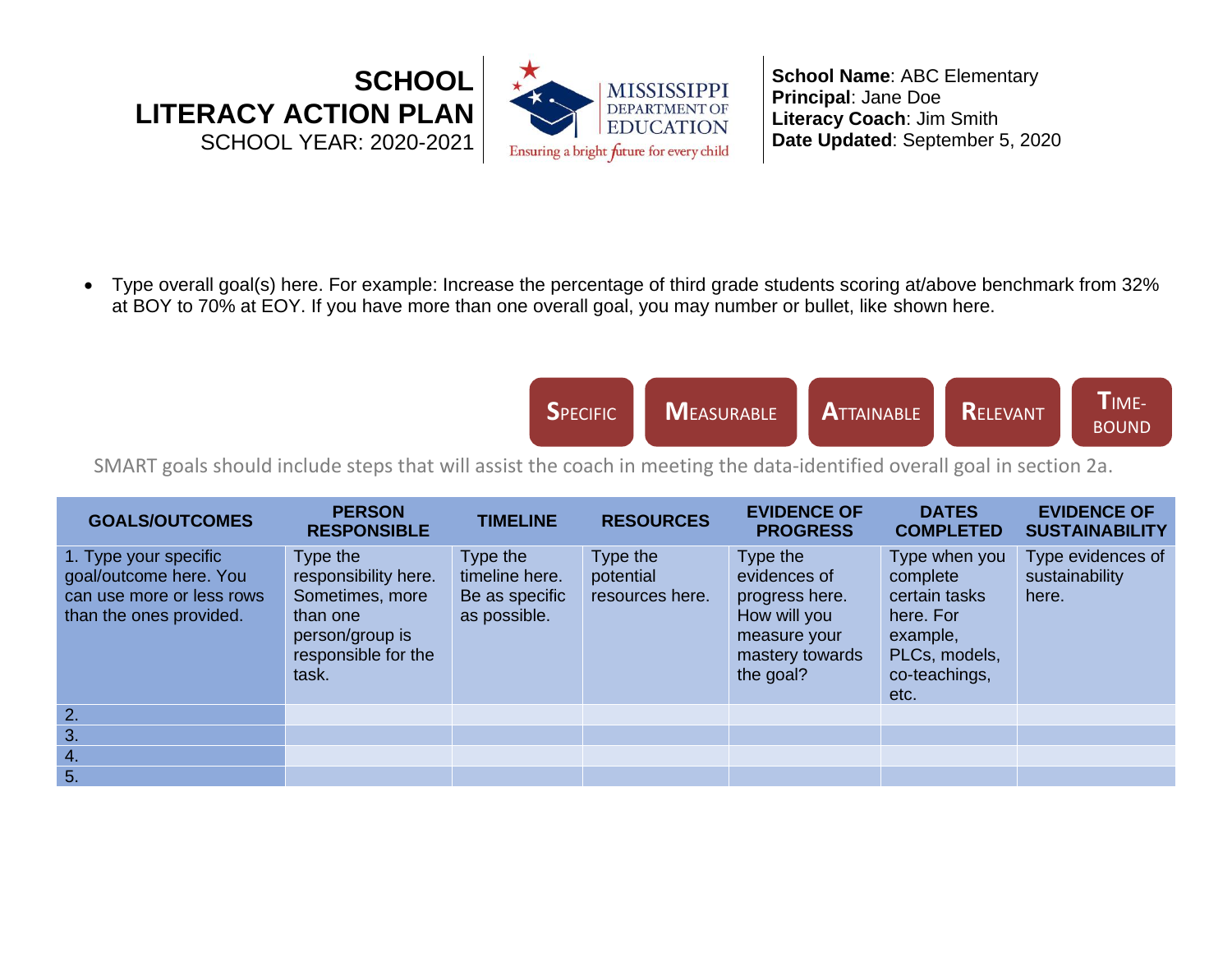

**Purpose**: The purpose of the School Literacy Action Plan is to provide a plan for addressing areas of concern in reading that<br>have been identified through data analysis (i.e. screeners, observations, formal/informal asses graphs for listing beginning of year (BOY) universal screener data. Data analysis from these results should yield target goals for improving student performance. Section 2 outlines the goals for addressing school concerns. This section should include opportunities for professional development, targeted coaching support, and approaches for implementing evidence-based include opportunities for professional development, targeted coaching support, and approaches for implementing evidence- $\mathbf{b}$ 

> **Universal Screener Tool:** i-Ready



## **K-READINESS DATA: UNIVERSAL SCREENER KINDERGARTEN:**

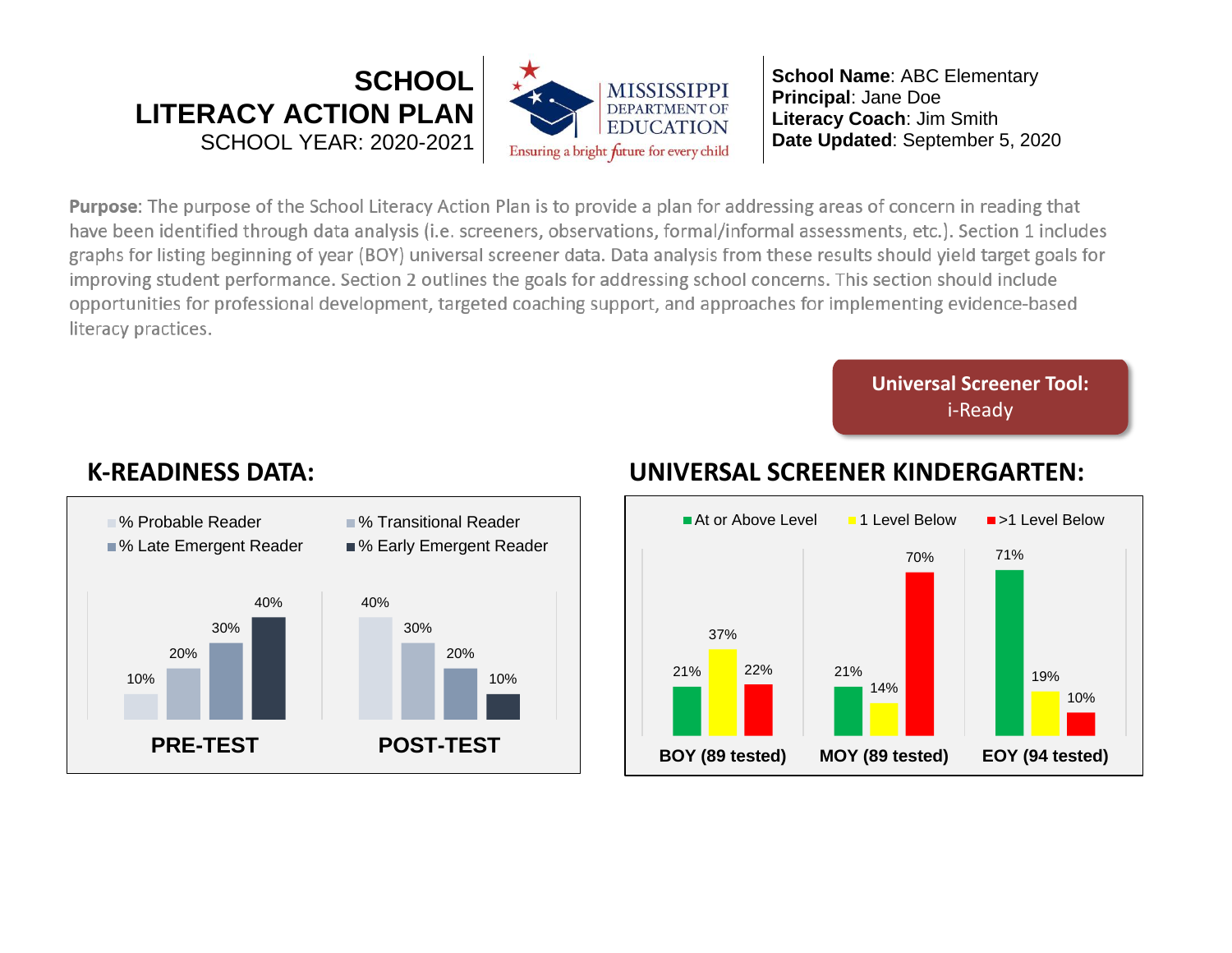

> **Universal Screener Tool:** i-Ready



### **GRADE 3:**